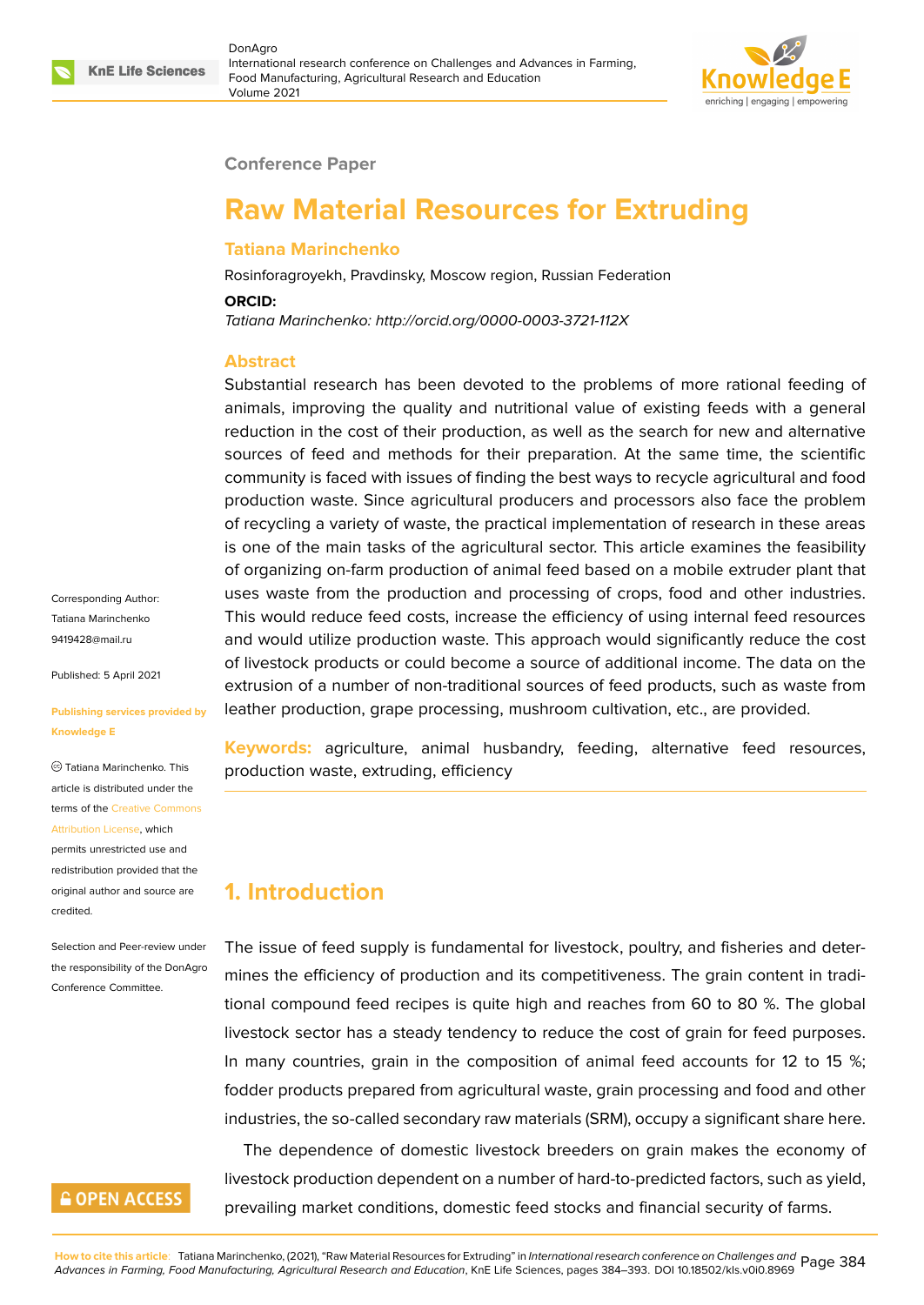The problem of finding new sources of feed and methods for obtaining feed, improving their quality while reducing production costs is especially urgent today and is one of the main tasks of the agricultural sector in the Russian Federation [1, 2].

Solutions are being sought all over the world and it should be noted that issues of wider use of non-traditional sources and crop waste are discusse[d](#page-8-0) [in](#page-8-1) the scientific community around the world.

It should be noted that issues of a wider use of non-traditional sources and waste of crop production are discussed in the scientific community around the world. C. Devendra and C.C. Sevilla noted in their work that with a sufficiently large potential, there is a problem of insufficient involvement in the feeding of animals of unconventional feed and plant residues [3].

René Renato Balandrán-Quintana et al. note in their paper that agro-industrial wastes are economic sources of proteins that need to be involved, for which it is necessary to improve traditional [ex](#page-8-2)traction methods [4].

M. Gonzalez-Valadez et al. note that the use of extruder treatment of plant residues and low-cost industrial by-products in animal feed is a good alternative for farmers in developing countries, especially in the [dr](#page-8-3)y season due to lack of feed [5].

At the same time, there is the problem of accumulation and disposal of large amounts of little used or generally unused industrial wastes and substandard raw materials. These are SRM, which after having been processed promptly can acquire a [nu](#page-8-4)mber of new being initially absent useful qualities and properties, as well as a nutritional value, which exceeds 1.5 to 3 times the nutritional value of feed grain having a good quality. The amount of production of raw materials, which are hardly used, but potentially suitable for feed purposes, is many times greater than the amount of specially produced feed components. Their quantity, which can be obtained from unused waste, may exceed the local feed requirement in the regional aspect.

# **2. Methods and Equipment**

The material for the study was foreign and domestic authors' scientific publications on the problems of improving the quality of existing feed products for finding new sources of feed, as well as methods for feed preparation, as well as recycling of production waste and data on Russian projects in this area. Methods used were monographic ones, the comparative and system analysis, idealization and mental modeling, as well as a logical approach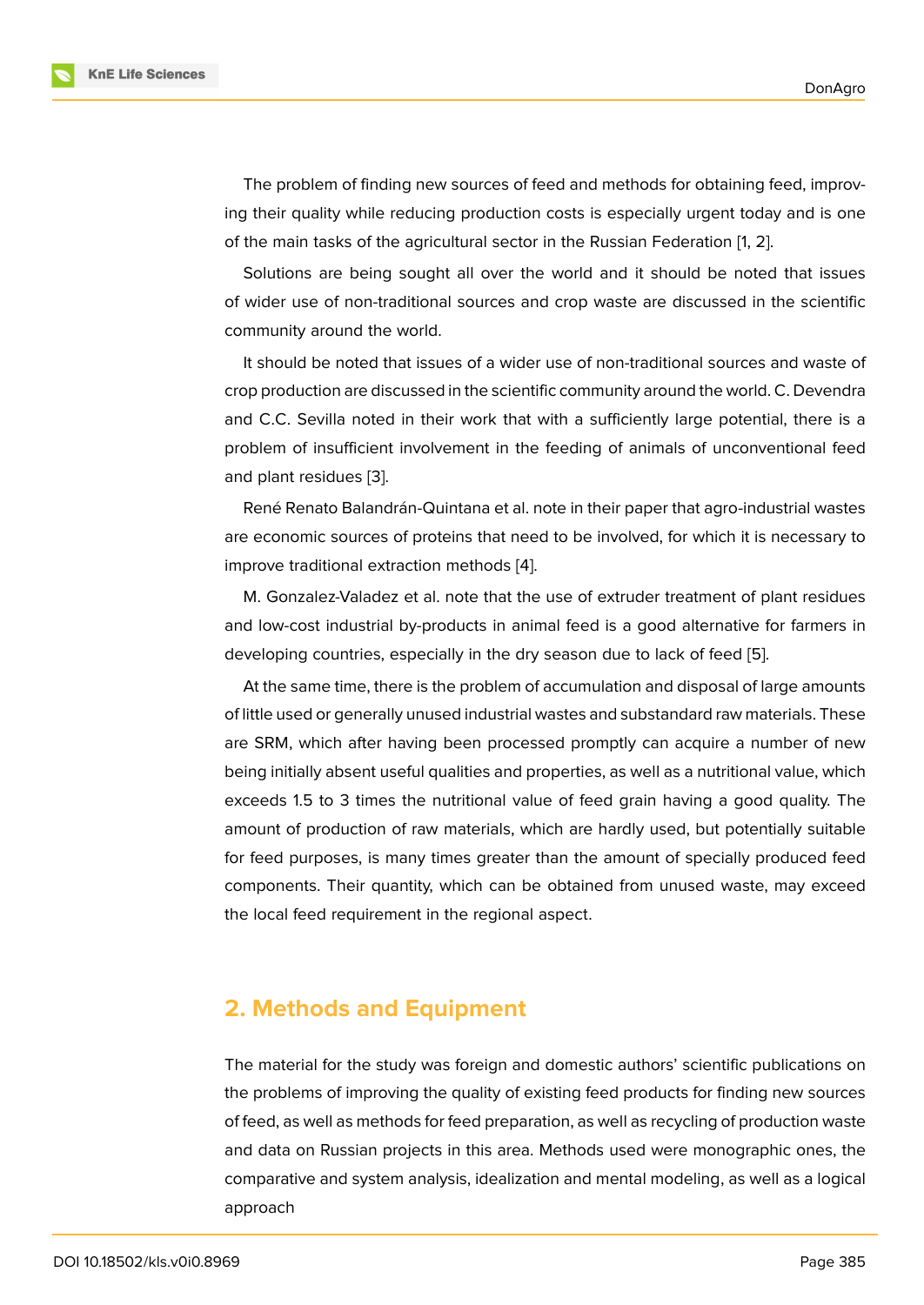### **3. Results**

Emphasizing the potential of agricultural waste, Christianah O. Jayeola et al. said, "Today, waste is seen and referred to as raw material for the production of various products, and is well regarded for its economic value. Technology has substantially improved the physical and nutritional value of many waste products. Rather than exporting their wastes for meager foreign exchange earnings, many countries are developing technological capabilities to convert more of their wastes into useful products" [6].

The total amount of agricultural waste in the Russian Federation reaches 630 to 650 million metric tons. Lumber and woodworking waste amounts to 700 million metric tons, food and food processing industry waste averages 30 million metric tons per ye[ar](#page-8-5). The largest part of the waste falls on the livestock industry (56 %), the second place is taken by crop waste (35.6 %). The processing industries account for 4.7 % of waste (Fig. 1) [7].



**Figure** 1: Structure of waste generation in agriculture of the Russian Federation.

For example, the plant-growing branches of the agricultural sector generate annually 150,000 metric tons of straw; 3,000 metric tons of husks of rice, millet, buckwheat, and sunflower; 1,000 metric tons of corn cobs; 100,000 metric tons of flax shive; 350,000 metric tons of sorghum waste ( juice, stem mass). About 40 million metric tons of SRM and production waste are generated annually in the food industry sectors of the agribusiness. Ninety three per cent of the total amount of the generated waste or about 32 million metric tons of generated secondary raw materials are involved in the economic turnover. However, far from all and not everywhere, SRM and food processing industry wastes are involved in processing [8]. Crop wastes account for about half of the gross production of straw, tops of agricultural plants, etc., and only half of the straw and not more than 30 % of the tops are used for livestock feed. The rest of the straw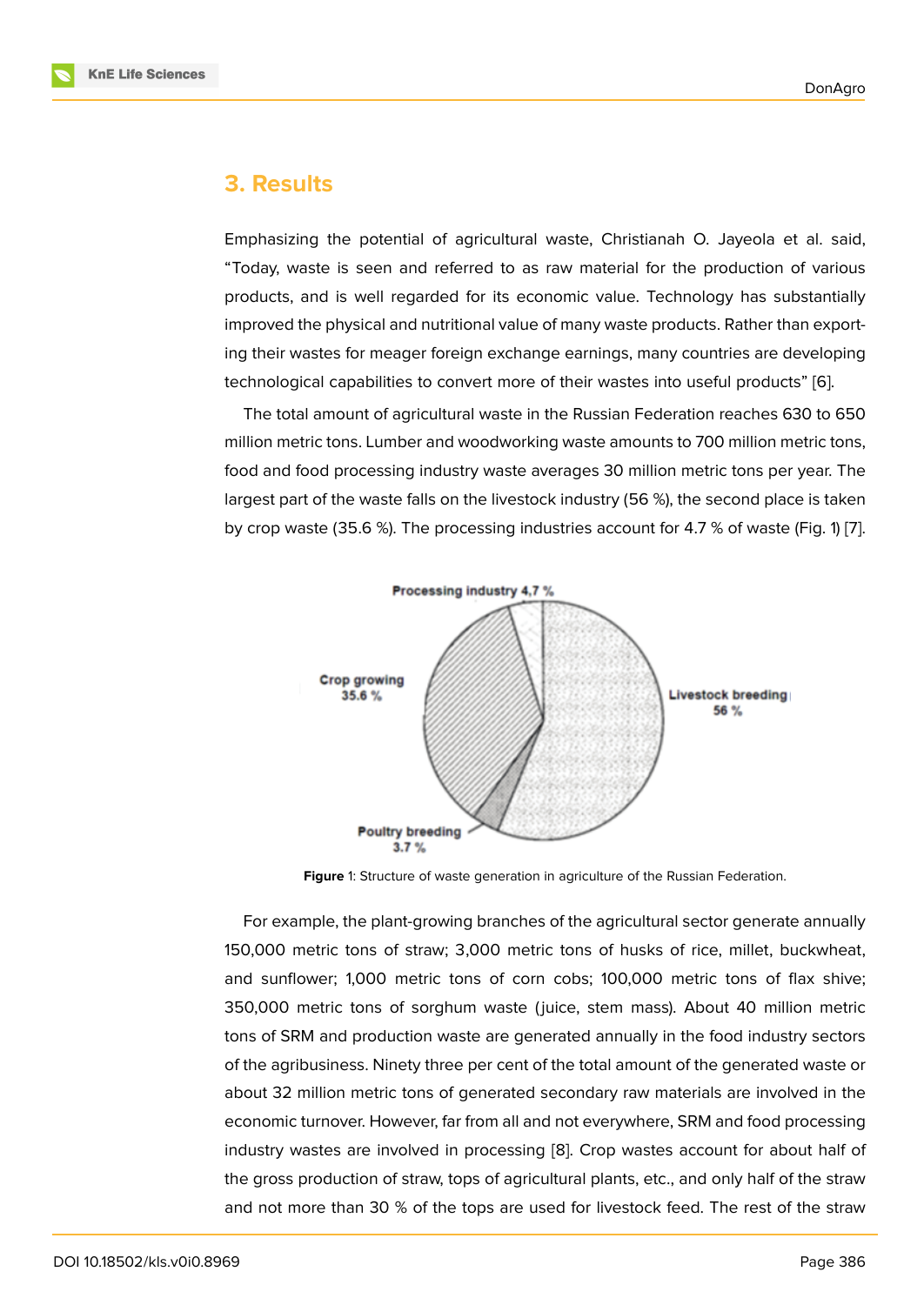and tops are practically not used, they are burned or decayed in the fields and in places of temporary storage.

It is extremely inefficient to use straw, grain waste and screenings of the milling industry, bran, corn stalks and any other crop waste, as well as vegetable waste from the wine, beer and confectionery industries. Moreover, the amount of plant waste is several times higher than the share of the target grown products. An example is the often-applied direct application of plant waste (chopped straw, tops, etc.) to the ground as organic fertilizer, which leads to the fact that nitrogen in the soil, so necessary for plants, is used not to feed the root system, but in the decomposition of organic residues. It is known that extrusion increases from 2 to 2.5 times the digestibility and nutritional value of straw due to the destruction of lignin as the inhibitor of digestibility and due to lignin denaturation into sugar, which in turn reduces the need to introduce molasses into the diet [7].

Potentially possible revenues from the sale of products obtained from these sources can significantly exceed the revenues from the sale of the main product and increase the overall p[ro](#page-8-6)fitability of production by at least 300-400 % [1].

One of the universal methods of preparing fodder raw materials for feeding animal and poultry, as well as processing biological waste, is the extrusion method, it allows using SRM for feed purposes with almost no restrictions. Exp[er](#page-8-0)ts have repeatedly noted high nutritional value of such processed products that can acquire a number of new being initially absent useful qualities and properties, as well as a nutritional value, which exceeds 1.5 to 3 times the nutritional value of feed grain having a good quality [9, 10].

M. Gonzalez-Valadez et al. also note that the use of extrusion of plant residues and low-cost industrial by-products in animal feed is a good alternative for farmers, especially in the dry season due to lack of feed [11].

The equipment developed by Bioenergy & K LLC for the production of animal feed and feed additives based on extrusion make it possible to involve in processing almost all little used or unused SRM. Studie[s](#page-9-0) have shown that extrusion can apply to plant residues and waste from grain processing, canning, confectionery, dairy, winemaking, starch, tea, essential oil, oil and fat, sugar, alcohol, brewing and leather industries. Thus, the stocks of raw materials for feed production according to this extruder processing technology are not limited.

Along with the involvement of conditioned plant and biological components, the technology allows restoring and repeatedly increasing the feed nutritional value of raw materials infected with pathogenic microflora, spoiled by insects or partially decomposed due to violation of the rules and storage conditions. Extruding substandard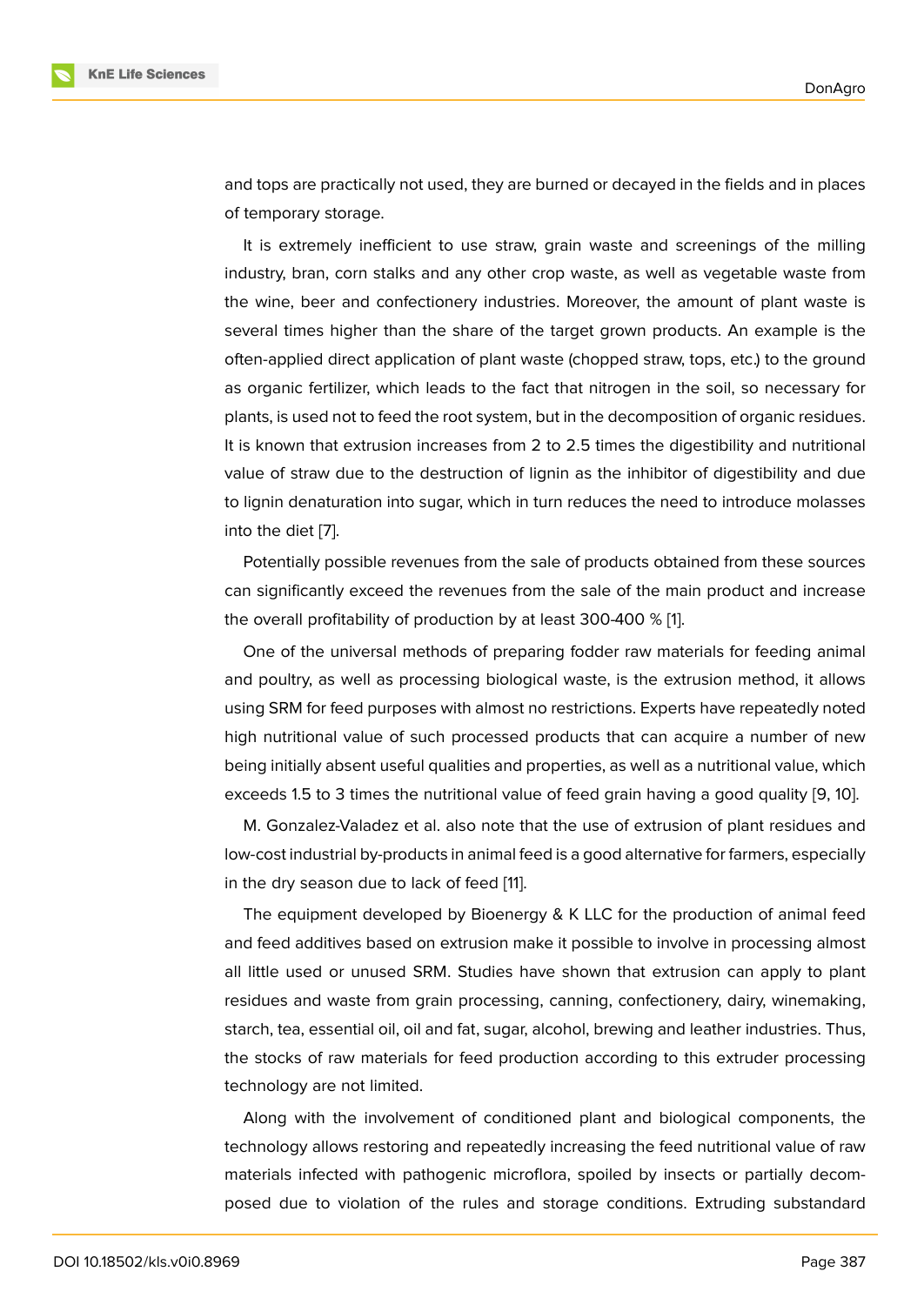**KnE Life Sciences** 



components destroys pathogenic microflora, helminth eggs, pathogens of serious diseases (brucellosis, tuberculosis, cholera, typhoid, etc.), as well as pathogenic parasitic protozoa and helminths (roundworm, tapeworms, etc.). At the same time, the feed value of substandard raw materials after such processing exceeds 1.1 to 1.4 times the feed value of standard analogues, since extrusion increases the digestibility of nutrients, makes them more accessible to the digestive systems of animals, poultry and fish, and reduces enzyme and energy body expenditure for digestion and assimilation of the latter.

Studies have shown that the products obtained after extrusion comply with accepted standards for nutrition and the content of the required set of vitamins and minerals, are veterinary safe, can be certified, are environmentally friendly, and the technology itself solves the problem of recycling industrial waste and can solve issues of improving the environmental aspects of production. The average cost of producing one kilogram of such feed is commensurate with the cost of one kilogram of feed grain, while the feed value is 1.4-2.0 times higher than that of the feed grain.

There are many promising sources for extrusion processing and involvement in feed production. Extruding, for example, leather wastes, makes it possible to obtain a cheap fodder product with a protein corresponding to fishmeal of the first grade, with good technological properties, such as flowability, long shelf life, pleasant smell and 450 times lower bacteriological contamination than that allowed by Russian state standards for fish and meat and bone meal.

The Russian Federation imports thousands of metric tons of fishmeal from Argentina, Peru, the Mauritanian Islands and other countries to fill the protein shortage. According to FWRC FPA (former All-Russian Williams Fodder Research Institute) (analytical report by A.S. Shpakov, V.G. Ryabov, Yu.K. Novoselov and V.V. Rudoman) Russia produces less than 330,000 metric tons of fish and meat and bone meal with a total demand of more than 920,000 metric tons. At the same time, tanneries in Russia monthly export leather cuttings and shreds in an amount of about 100 metric tons per month for recovery.

The production of such a feed product is highly profitable. Leather cuttings at the tanneries of Russia are sold to the population as heat insulation and filler for non-food purposes at a price of 30 kopecks to 1 ruble per 1 kg, the cost of processing is 4-5 rubles per kg. Due to the fact that this feed product is notable for its low cost and high protein content, there is a real opportunity to use it as a substitute for fish meal, which is one of the most expensive components of animal feed; it is only required to balance the difference in the content of methionine, cystine, tryptophan and some other components. Taking into account the introduction of these components into the feed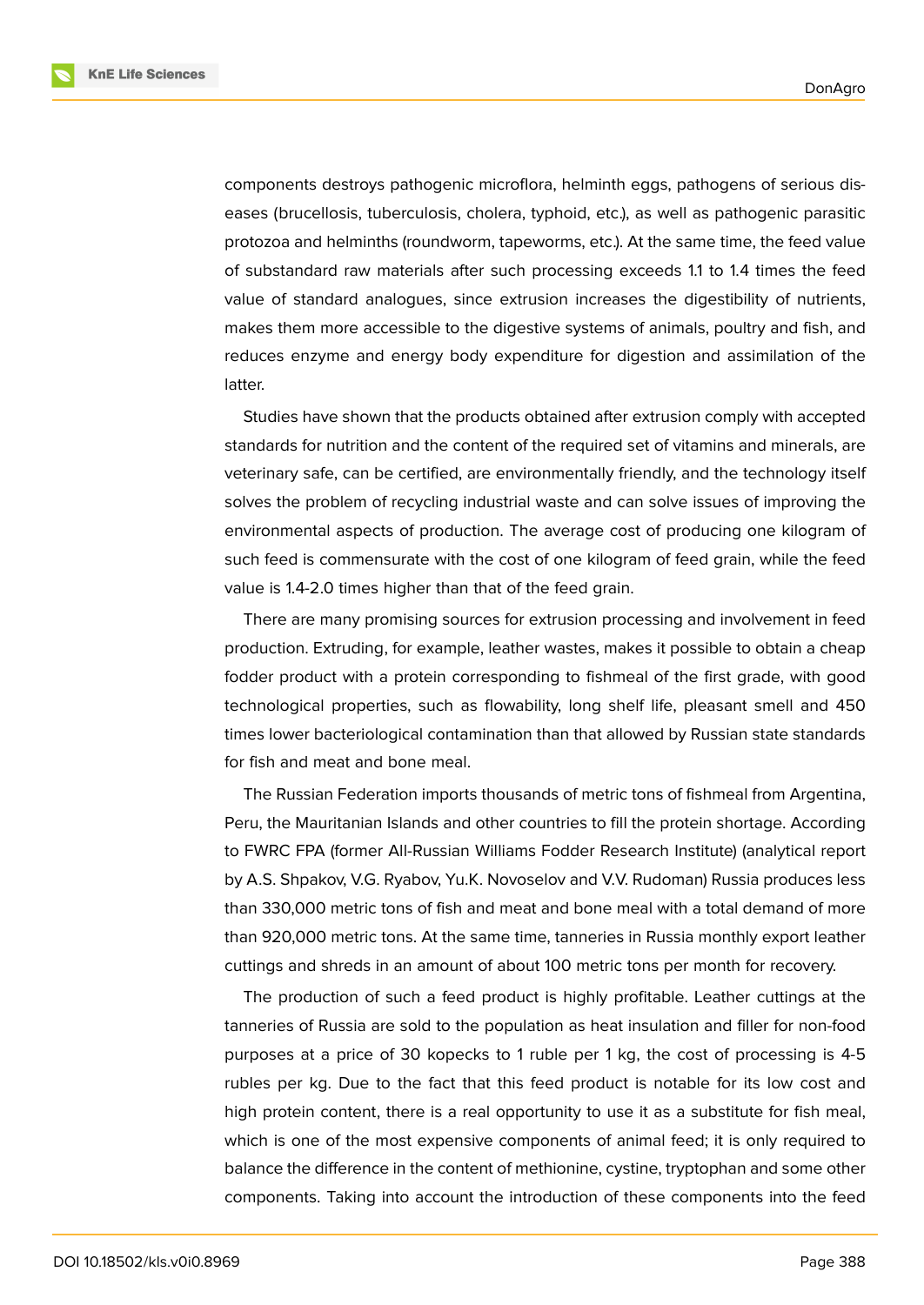product, the cost will be 1 to 2 rubles, considering which the total cost of the product will be 7 to 8 rubles. The price of fishmeal is not less than 30 rubles per kg.

Tanneries often dispose of fleshings in a landfill as a production waste, since its removal as biological waste requires considerable expenses. After processing, fleshings turn from waste into profit, namely, into a protein feed supplement for all types of animals.

There is positive experience in the Chelyabinsk region: an enterprise for the production of animal protein from skin wastes has been producing feed suitable for all types of animals for more than 3 years, a similar production is planned to be commissioned in the Nizhny Novgorod region.

Foreign studies on the use of leather wastes in the feeding of farm animals and poultry are also known [12, 13].

Other sources include a large number of formed during fishing non-varietal, contaminated with opisthorchiasis, weed river and lake fish, which is a waste for fishing enterprises and often t[hro](#page-9-1)[wn](#page-9-2) into landfills. The technology allows accommodating the processing plant directly on a barge and producing fishmeal immediately after sorting.

S. Goldhor and J. Regenstein note in their work, "Disposal of fish waste at sea or in landfills is both expensive and highly regulated. Fish processors must, therefore, find new ways to address the problem of waste disposal. With fewer fish being caught, the pressure to maximize profit by using every part of each fish is intense" [14].

In the south of Russia, thousands of metric tons of waste are thrown out during grape processing. At best, they are transported to the fields as fertilizers. Experiments on the extrusion of these wastes showed that after processing, they were s[upe](#page-9-3)rior to feed barley in terms of nutrition and amino acid content.

Until the end of the 80s, almost every farm had an aggregate of vitamin-grass meal. Carotene-containing granules from needles and herbs were prepared for wintering. However, almost everywhere production has now ceased to exist. According to information from the same analytical report (A.S. Shpakov et al.), over 800,000 metric tons of vitamin premixes are consumed annually in Russia. In this case, carotene and vitamins of groups B, C, K and D in the form of wood needles are burned in large quantities. Needles have a unique set of vitamins; a large number of domestic scientific works are devoted to its qualities and properties. Coniferous flour is a vitamin feed. One can get 60 to 100 mg of carotene and 3,000 to 4,000 I.U. per gram of vitamin C from 1 kg of dry matter of pine needles; this is more than can be found in oranges or lemons [1].

Coniferous flour with a good composition had two drawbacks: bitterness and poor digestibility due to inhibitors, tarry and essential oils, the edibility due to which di[d](#page-8-0) not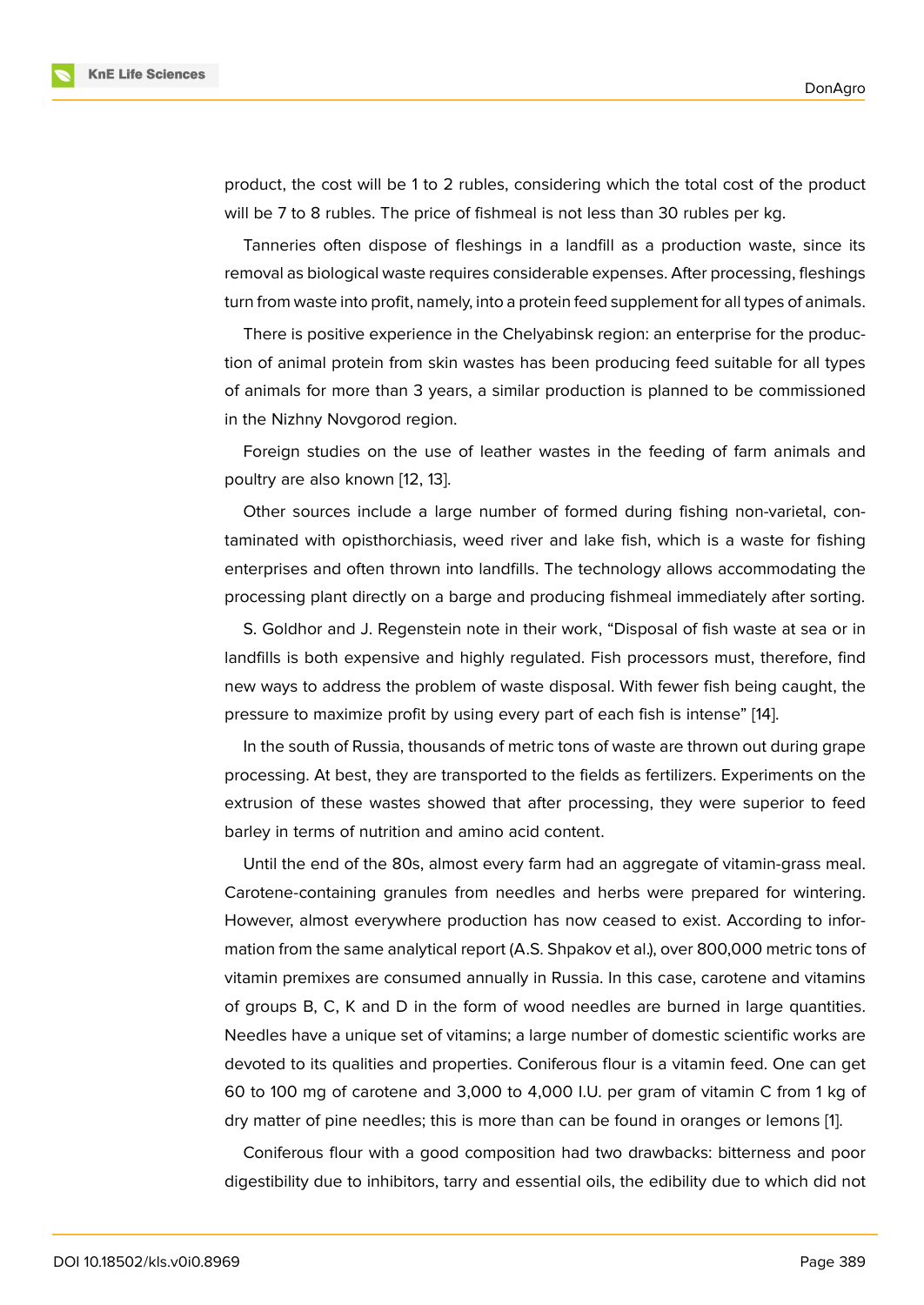exceed 8 to 10 %. During extrusion, tarry and essential oils volatilize and the edibility of processed needles reaches 100 % [15].

Based on the performed studies, a process for producing vitamin-carotene flour with low cost and good consumer qualities has been developed using a small installation that can be mounted on any tractor sle[d, t](#page-9-4)here is no expenditures for fuel and equipment, only electricity is needed. Almost any forestry is able to arrange the release of vitamincarotene flour. It is most rational to launch such production in the winter and spring months, when the needles reach the highest vitamin content, animals are deficient in vitamins in the diet, and farms have free equipment and working hands.

A large amount of waste is produced during the cultivation of oyster mushroom (*Pleurotus ostreatus*), which is currently established almost everywhere throughout the country. Wastes from the production of such plants are also discarded everywhere, however, after they having been extruded, a highly nutritious feed for polygastric animals is obtained.

Many bean grains have a low digestibility due to the inhibitors contained. For example, peas can be given to poultry maximum 7 to 8 % of the diet, and maximum 5 % - to cows. However, after extrusion, it can be introduced into the diet in an amount of up to 80 %.

As for food processing industry waste, it is rich in nutrients, harmless, easier to respond to enzymatic and microbiological bioconversion and various types of pretreatment [16]. These resources are considered as the most promising for the development of alternative feed production technologies.

### **4. Disc[us](#page-9-5)sion**

In accordance with the "Strategy for the Ecological Safety of the Russian Federation for the period until 2025", environmental safety must be ensured through the introduction of innovative and environmentally friendly technologies, and the development of environmentally friendly industries as well. Existing technologies for industrial production of agricultural products lead to inefficient consumption, loss of natural resources and increase in the environmental burden on the environment. Therefore, investments in resource-saving structural adjustment that radically changes the technological basis of production make it possible today to achieve greening, reducing costs for eliminating negative environmental consequences and to gain technological advantages that increase competitiveness in the market.

Extrusion provides feed with high zootechnical and consumer performance. The resulting feed is highly nutritious (protein content is 22 to 24 %), has easier digestibility,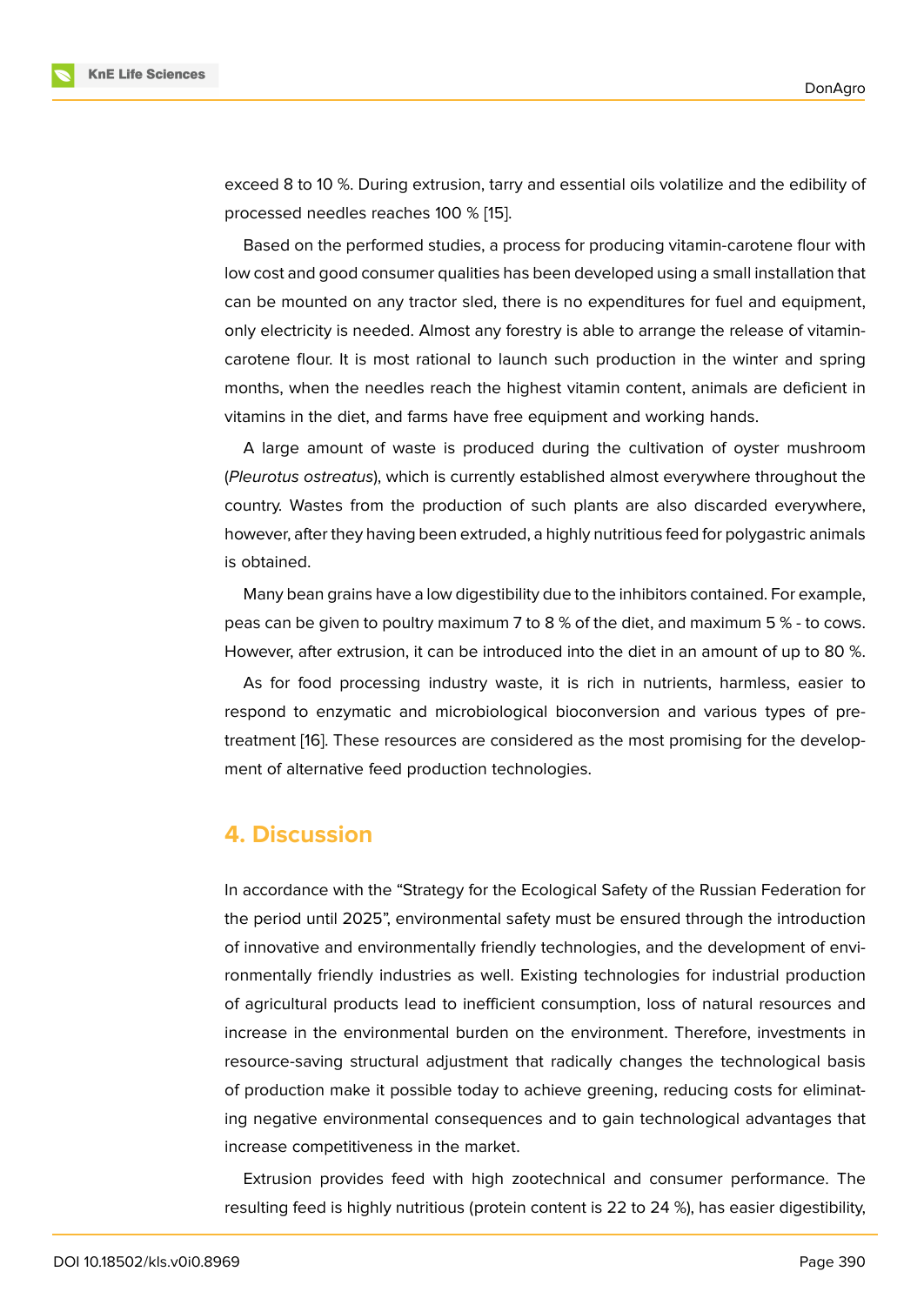

biological activity, as well as enzyme, vitamin and mineral value. As for the resource base for extrusion processing, almost all SRM can be considered as promising for the development of alternative feed production technologies.

Studies have shown that the products obtained after extrusion comply with accepted standards for nutrition and the content of the required set of vitamins and minerals, are veterinary safe, can be certified, are environmentally friendly, and the technology itself solves the problem of recycling industrial waste and can solve issues of improving the environmental aspects of production. The average cost of producing 1 kg of such feed is commensurate with the cost of 1 kg of feed grain, while the feed value is 1.4 to 2.0 times higher than that of the feed grain.

An important feature of extrusion is its comprehensiveness, which consists in the ability to simultaneously solve the most important problems of agricultural enterprises: firstly, providing farms with high-quality feed while reducing the overall cost of this item, and secondly, solving the environmental issue of the waste management, which is very relevant within resource-saving tasks assigned to countries.

## **5. Conclusion**

Switching to the environmentally reasonable and safe management consists in promoting economically accessible and environmentally sound technological and technical solutions, as well as managerial techniques aimed at the introduction of resource-saving and low-waste industries and technological re-equipment of enterprises.

Increasing the pace of economic development in agriculture, food and forestry industries, the recent closer attention to environmental issues, the implementation of switching to the principles of the best available technologies leads to the need to review the use and disposal of associated waste.

Extrusion is an effective method of preparation of feed, because it allows combining mechanical, thermal and chemical influences simultaneously and continuously. Such a combined effect changes the structure of fiber: there is dextrinization of starch to glucose, protein denaturation, inactivation of digestive tract inhibitors, neutralization of toxic substances, sterilization of feed, and improvement of palatability. These qualitative changes increase the feed intake, as well as their digestibility accessibility in the animal's body.

In the course of such processing, humidity is reduced by 30 to 40 %; pathogenic microflora, helminth eggs, as well as harmful parasitic protozoa, insects and worms are destroyed in raw materials of substandard quality. This factor plays an important role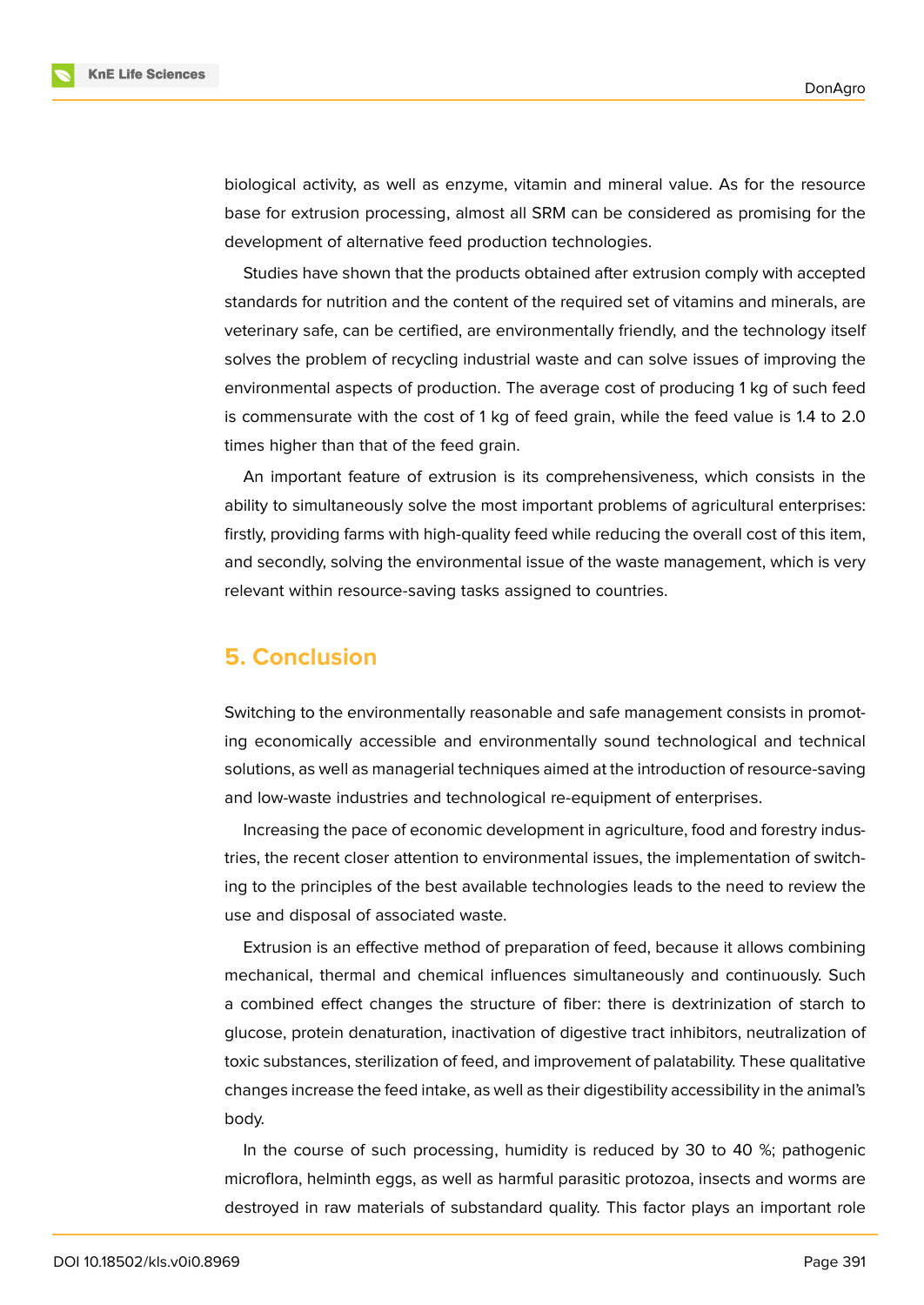in unfavorable sanitary conditions of feed raw materials. In this aspect, extrusion is an excellent tool for simultaneously solving the most important problems of agricultural enterprises: firstly, providing farms with high-quality feed while reducing the overall cost of this item, and secondly, solving the environmental issue of the waste management, which is very relevant within resource-saving tasks assigned to countries.

### **Conflict of Interest**

The author has no conflict of interest to declare.

### **References**

- [1] Krasilnikov, O. Y. and Marinchenko, T. E. (2018). The Relevance of Effective Feed Production. *Agrarian Bulletin of the South-East*, vol. 2, issue 19, pp. 44-46.
- <span id="page-8-0"></span>[2] Perednya, V. I., Baranovsky, I. V. and Chumakov, V. V. (2015). Extrusion Technologies in Feed Production. *Bulletin of the All-Russian Scientific Research Institute of Animal Husbandry Mechanization*, vol. 4, issue 20, pp. 60-63.
- <span id="page-8-1"></span>[3] Devendra, C. and Sevilla, C. C. (2002). Availability and use of Feed Resources in Crop–Animal Systems in Asia. *Agricultural Systems*, vol. 71, issues 1–2, pp. 59-73.
- <span id="page-8-2"></span>[4] Balandrán-Quintana, R. R., *et al*. (2019). Plant-Based Proteins. *Proteins: Sustainable Source, Processing and Applications*, pp. 97-130.
- <span id="page-8-3"></span>[5] Gonzalez-Valadez, M., Munoz-Hernandez, G. and Sanchez-Lopez, R. (2008). Design and Evaluation of an Extruder to Convert Crop Residues to Animal Feed. *Biosystems Engineering*, vol. 100, issue 1, pp. 66-78.
- <span id="page-8-4"></span>[6] Jayeola, C. O., *et al*. (2018). Production of Bioactive Compounds From Waste In Grumezescu, A. M., Holban, A. M. (eds) *Therapeutic, Probiotic, and Unconventional Foods* (London: Elsevier, Academic Press) pp. 317-340, https://doi.org/10.1016/B978- 0-12-814625-5.00017-0
- <span id="page-8-5"></span>[7] Fedorenko, V. F., *et al*. (2017). *Deep Processing of [Agricultural Raw Materials](https://doi.org/10.1016/B978-0-12-814625-5.00017-0)*. [Moscow: Rosinformagro](https://doi.org/10.1016/B978-0-12-814625-5.00017-0)tekh.
- <span id="page-8-6"></span>[8] Antimonov, S. V., *et al*. (2013). Study of the Process of Grinding Grain Raw Materials Following Shock Freezing. *Bread Products*, vol. 11, pp. 60-62.
- [9] Artemova, E. I., Kochieva, A. K. and Kapustkin, A. V. (2011). Efficiency of the Organization of On-Farm Production of Animal Feed. *Multi-Topic Network Electronic Scientific Journal of the Kuban State Agrarian University*, vol. 69, pp. 258-269.